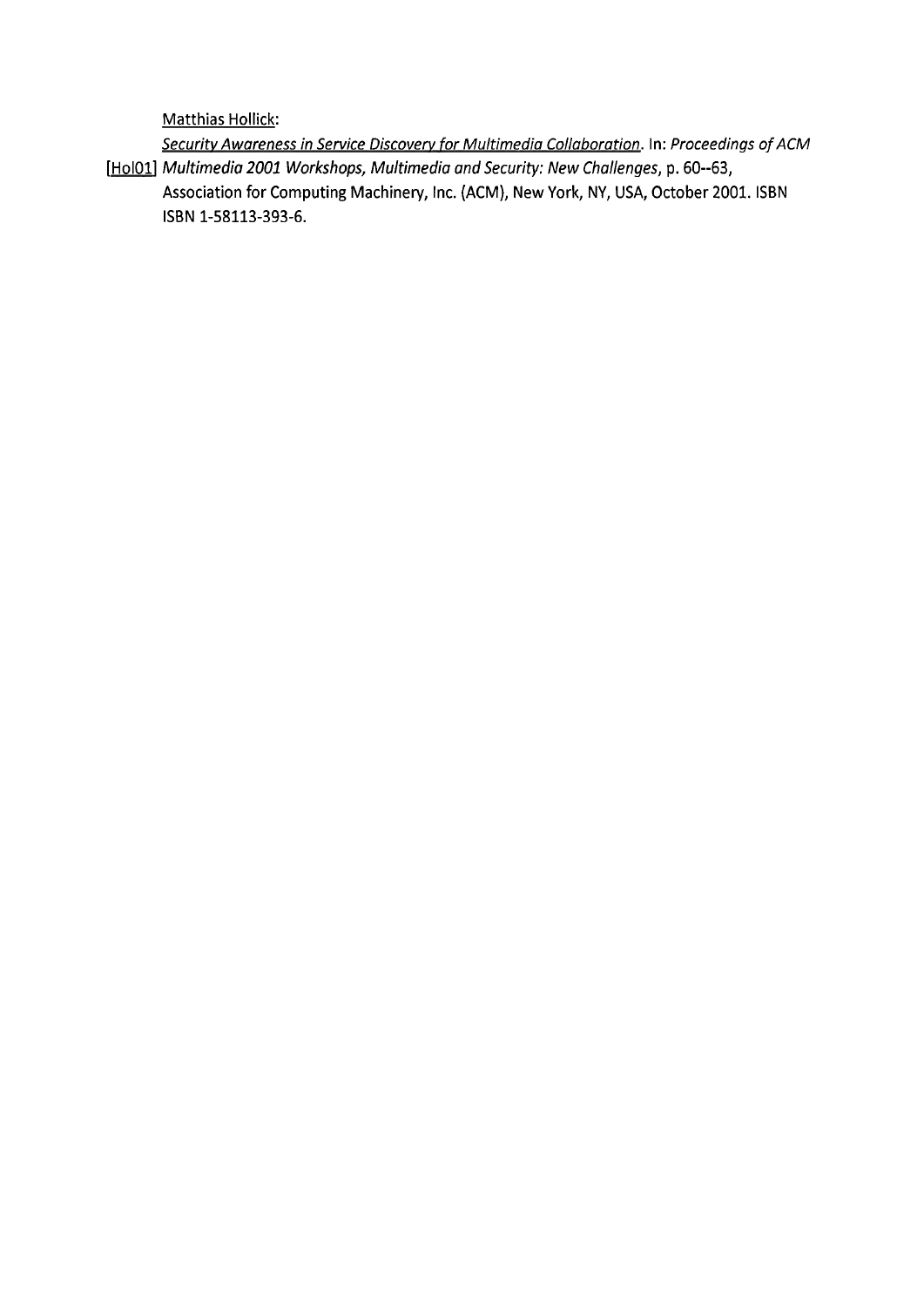| [HOO1] |  |  |
|--------|--|--|
|        |  |  |
|        |  |  |

Matthias Hollick; Security Awareness in Service Discovery for Multimedia Collaboration;<br>ACM Multimedia 2001 Workshops, Multimedia and Security Norr Multimedia Collaboration; Mattries Hollick, Security Awareness in Service Discovery for Multimedia Collaboration;<br>ACM Multimedia 2001 Workshops, Multimedia and Security: New Challenges, Association for<br>Computing Machinery, Inc. (ACM), New York, NY Computing Machinery, Inc. (ACM), New York, NY USA October 2001 Scomputing Machinery, Inc. (ACM), New York, NY USA October 2001 S

# **Security Issues in Group Integrity Management for Multimedia Multicasting**

Andreas Meissner<sup>1</sup>, Matthias Hollick<sup>1</sup>, Lars Wolf<sup>2</sup>, Ralf Steinmetz<sup>1,3</sup>

 ${meissner, hollick}$ @ipsi.fraunhofer.de, Lars.Wolf@uni-karlsruhe.de, Ralf.Steinmetz@KOM.tu-darmstadt.de

Fraunhofer Institut für Integrierte Publikations- und Informationssysteme, Dolivostrasse 15,64293 Darmstadt, Germany **<sup>2</sup>**University of Karlsruhe, Zirkel 2,76 128 Karlsruhe, Germany

<sup>3</sup> Darmstadt Technical University, KOM, Merckstrasse 25, 64283 Darmstadt, Germany

**Abstract.** Existing multicast group management solutions fall short of providing adequate support for secure *group integrity* maintenance. This is especially true in the *multimedia* context, where, on top of intra-group integrity, intergroup (i.e. inter-media) considerations have to be taken into account. We demonstrate, along a comprehensive example, the applicability of our *integrity framework* for multicast groups, which includes *integrity conditions* imposed on groups describing valid group states and state transitions as well as *action* and *transition* policies for maintaining integrity. Related *security issues* are analyzed and discussed for data and control plane.

## **1 Introduction**

Multicasting has been discussed for more than a decade as an efficient way to exchange data within groups [I], however it has not yet found widespread application in the Internet. One of the reasons for this failure is the lack of powerful, semantically rich and secure group management capabilities in current approaches. Our work, carried out in the context of the *GCAP project* [2], addresses this shortcoming and suggests a group integrity fiamework for multimedia multicasting, to be applied within a three-tier structured group model. In this conceptual model, we have one multicast *group* per type of media, and subdivide a group into *subgroups* for actual data transfer (e.g. subgroups for a low quality and a high quality version of a video stream).

A group, along with all its subgroups, is managed by a central *group manager.* Several media groups form a *meta*  group that is controlled by a *meta group manager* and integrates conceptually, for example, interrelated audio and video groups. On all three levels, our approach allows us to specify a variety of *integrity conditions* [3] as part of our policy framework, which includes integrity conditions on *state* and *state transition* as well as *action* and *transition*  policies for group management. As the acceptability of a solution often depends on its robustness and security awareness, a major part of the work presented in this paper is concerned with *security aspects* of multicast group management, including a discussion of security goals and architectures.

### **2 Integrity Framework**

In our multicast group integrity framework [4], which we apply on top of existing lower-layer group management protocols such as IGMP or MLD [6], a *group manager* is in charge of monitoring and enforcing *group integrity conditions.* We therefore mandate all users who want to become a group member, or perform any other operation relevant to group integrity, to first obtain *permission* from the group manager. The group manager may also *instruct* members to perform specific operations. Our group integrity protocol

builds on reliable unicast and is applied between the central group manager and a user, or, more precisely, an application-layer module referred to as *user controller* that we deploy at each user. Furthermore, group managers communicate with the meta group manager using our protocol.

*Group integrity conditions* are requirements imposed on groups, describing valid group *states* and *state transitions*  with regard to the group's *membership set* (including member roles and rights), *topology* and *organization.* For example, the number of senders in a group might be limited to one. *Trafflc* integrity conditions describe requirements that user data traffic has to meet, e.g. mandatory encryption or adherence by all senders to a specific coding format. As the manager might be unable to monitor all user data traffic, it may outsource this job to trusted members called *agents.* 

If a group integrity condition is not met, group integrity is said to be violated. In such a case, the group manager has to re-establish integrity according to an *action policy,* i.e. a procedure stating how to react on an obsewed violation of an integrity condition. For example, a member producing illegal data might be forcefully removed from the group. A *transition policy* is a procedure to be applied if conflicting requests have been received from users that would result in violation of integrity conditions in the next state or by the transition to the next state. For example, if too many users Want to become a sender, only the first requests are granted. We also specify when to proceed from *collecting* requests to *evaluating* them. Integrity conditions and action and transition policies make up our policy set; they are applied on *subgroup* and *meta group* level accordingly.

While subgroup policies only address a single subgroup, the group policy set includes conditions to be applied *across*  subgroups, e.g. requiring a balanced member count for all subgroups. Similarly, meta group policies may refer to several of its groups, e.g. by requiring that all media group members must also be members of some control group. We use the following notation:

| " C as the following notation.       |                                                                             |
|--------------------------------------|-----------------------------------------------------------------------------|
| $G_i, j \in \{1, , M\}$ :            | groups                                                                      |
| $G_i^k$ , $k \in \{0, , N-1\}$ :     | subgroups of $G_i$                                                          |
| $M(G_i) \equiv M(G_i^k) \forall k$ : | group manager of G <sub>i</sub>                                             |
| $G^I, G^{II}, \ldots$                | meta groups                                                                 |
| $MM(G^l)$ :                          | meta group manager of G                                                     |
|                                      | $P(G_j^k)$ , sink $(G_j^k)$ , source $(G_j^k)$ : set of members, receivers, |
|                                      | senders in subgroup $G_i^k$ , respectively. Accordingly for                 |

groups and meta groups.  ${}^1P(G_i^k)$ : set of members of  $G_i^k$  during state i. Accordingly

for sinks and sources, groups and meta groups. scope $(G_i)$ : geographical or topological reach of  $G_i$ .

In our group integrity framework, for which we will give an example in section **3,** we assume that the following tasks have been accomplished out-of-band beforehand: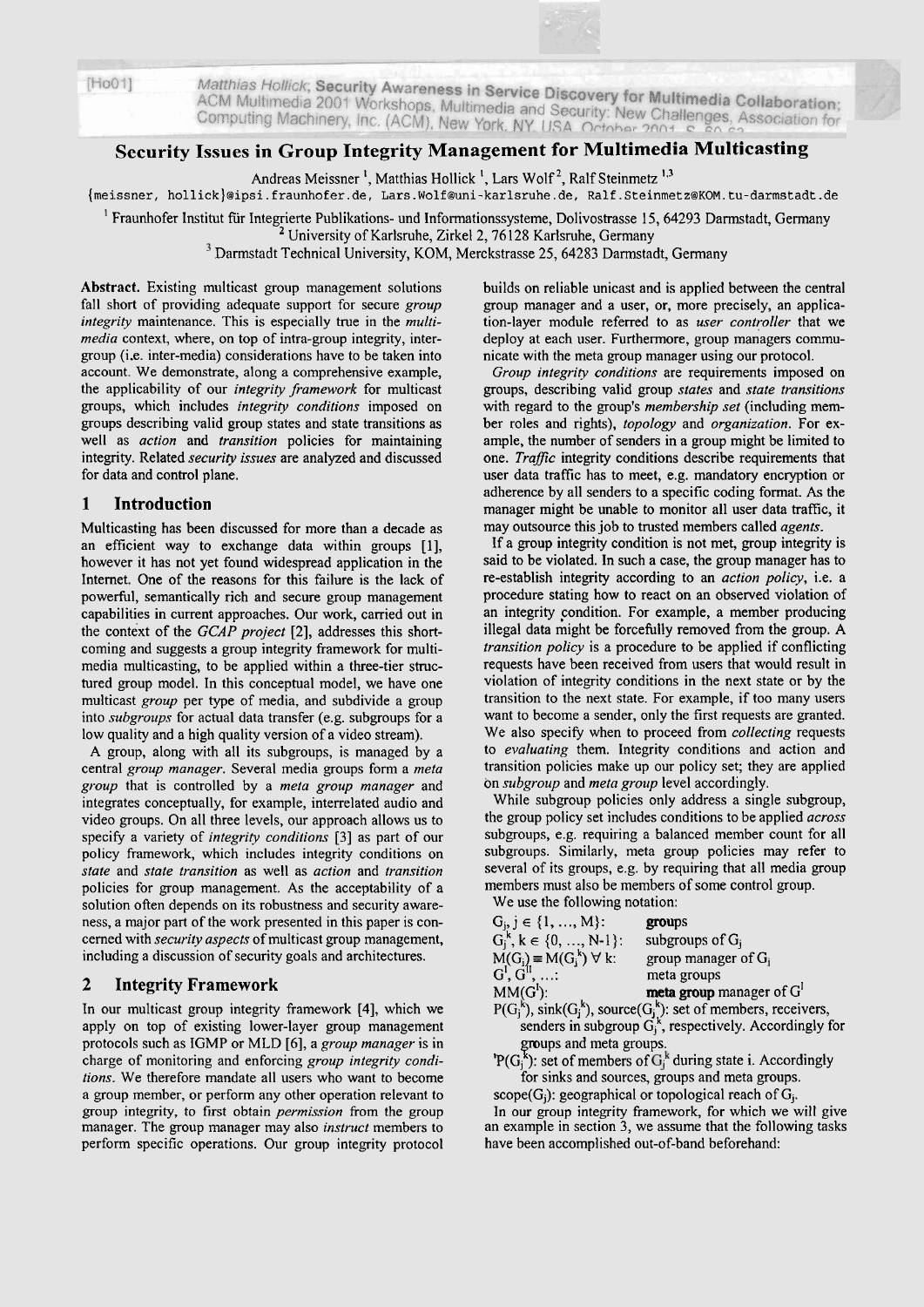- Users have been registered in a *user directory.* Any User who is not found in this directory is considered *unlisted.*
- At users who intend to participate in the integrity protocol, the user controller module is operational.
- Multicast groups have been created with no members and an initial set of integrity conditions that must, at least, allow one *administrator user* to join the group who has the right to modify the integrity policy set and create subgroups. The group managers are operational.
- .If a meta group is to be formed later, the meta group manager is operational, without associated groups.

### **3 Example: Multicast Lecture**

In this section we demonstrate the applicability of our framework along a comprehensive example: A multimedia lecture with video, audio and whiteboard media, given by a professor from his office, is transmitted by multicast to an audience in the United States. All multicast listeners can receive whiteboard and audio traffic, and California users can additionally receive video, generally at low quality, but in the San Francisco Bay Area also at high quality. Occasionally, the professor intempts his lecture in order to allow students to ask questions. While every registered user in the country is allowed to listen, only registered students have the privilege to ask such questions. We use this scenario as an illustration of our integrity framework; we do however not intend to mimic dedicated video conferencing tools, which come, for example, with powerful floor control capabilities. Where appropriate, we refer, space permitting, to our security discussion in section 4.

#### **3.1 Initial State**

For our example, we consider the following initial state: The (simplified) user directory UD stores, for all registered users shown in figure 1, User ID, Name, Administrator status, Region, and Type (l=student, 2=professor, O=other).

|   | <b>UID</b> Name |      | Admin Region     | ype           |
|---|-----------------|------|------------------|---------------|
|   | lAnn            |      | false USA.CA.LA  |               |
|   | <b>Bob</b>      |      | true USA.CA.Bay  | 0             |
| 3 | <b>Charles</b>  |      | false   USA.IL   |               |
|   | David           | true | USA.CA.Bay       | $\mathcal{P}$ |
| 5 | Eric            |      | false Germany    |               |
| 6 | Fred            |      | false USA.CA.Bay |               |

#### Figure 1 - User Directory

A finer granularity for "administrators" is not needed here; for *keys* required additionally see our discussion in section 4. Three groups have been established with operational group managers and initial integrity conditions as follows:

| $\mathrm{G}_1$ : Video group; $\mathrm{G}_2$ : Audio group; $\mathrm{G}_3$ : Whiteboard group |     |
|-----------------------------------------------------------------------------------------------|-----|
| $P(G_1) \subseteq \text{admin}(U D)$                                                          | (1) |

|                                        | .   |
|----------------------------------------|-----|
| $P(G_2) \subseteq \text{admin}(U\Box)$ | (2) |
| $P(G_3) \subseteq \text{admin}(U\Box)$ | (3) |

where  $\frac{admin(UD)}{B}$  is the result of the query

select UID from UD where Admin = true

Groups initially have no members and no subgroups. The meta group manager  $MM(G^1)$  is operational, but no groups are *associated* to G'. By default, administrators are the only individual users who may join a meta group; in this example they are required to approve any request received from a group manager to associate its group to the meta group.

#### **3.2 Basic Configuration**

Administrator Bob and  $M(G_1)$  establish a mutual trust relationship as discussed in section 4. Then Bob sends, by way of his user controller, a join request as sink for  $G<sub>1</sub>$  to  $M(G<sub>1</sub>)$ . For reasons we will see later, the manager immediately checks this request against (l), grants it, Bob performs the join, and we have  $P(G_1) = \text{sink}(G_1) = \{2\}.$ Subsequently, Bob creates two subgroups for user data transfer:  $G_1^0$  for high quality and  $G_1^1$  for low quality video, with the following integrity conditions:

| with the following integrity conditions:                     |     |
|--------------------------------------------------------------|-----|
| $scope(G_1^0) = USA.CA.Bay$                                  | (4) |
| $ source(G_1^0)  \le 1$                                      | (5) |
| i.e. only Bay Area users may join, and at most one source is |     |

permitted. Note that we did not opt to specify lists of acceptable or non-acceptable *individual* users. For  $G_1^1$  we have:

| $scope(G_1') = USA.CA.*$           |  |
|------------------------------------|--|
| $\sim$ $\sim$ $\sim$ $\sim$ $\sim$ |  |

 $|source(G_1')| \leq 1$  $\binom{6}{7}$ **(7)**  using \* as wildcard. Since all subgroup members are, implicitly, also group members, it is sufficient to demand at *group level* that only registered users (i.e. those listed in UD) may join  $G_1$  and that only registered professors be sources:

| $P(G_1) \subseteq any(UD)$ | (8) |
|----------------------------|-----|
|                            |     |

 $source(G_1) \subseteq prof(UD)$  (9) Furthermore, we demand at group level:

 $source(G_1^1) \subseteq source(G_1^0)$  (10)

i.e. only users who are a source in  $G_1^0$  may be a source in  $G_1^1$ , since a lecture with a different professor appearing in the low-quality video makes little sense. By (10) it is not possible for a professor to feed only  $G_1^1$  but not  $G_1^0$ .

Generally, a group state is divided into a *colleciion* phase, during which the group manager collects user requests, and an *evaluation* phase, during which the set of received requests is evaluated against integrity conditions. All subgroups follow the same phase timing. Thus, the above conditions would allow a professor to hand over "on the fly" a lecture to another professor regardless of the order in which the associated join and leave requests are sent, provided they are made during the same state's collection phase. However, the question arises how to handle the (admittedly unlikely) case of two new professors competing to take over an ongoing lecture. To resolve the resulting conflict (e.g. two join requests for  $G_1^0$ , but only one leave request received by  $M(G_1)$ , leading to an imminent violation of (5) in the subsequent state), a subgroup *transition policy* is applied. in our example, this might be to grant only the leave request and the *first* join request. Furthermore, a group transition policy has to address the case that the professors fail to request the same handover for  $G_1^1$  during the same phase, which would result in an imminent violation of (10). Transition policies, like integrity conditions and action polices, may be changed by administrators during the collection phase, to become effective for the next state. In our example, we assume that an administrator manually triggers the group manager to proceed from the collection to the evaluation phase, initiating a transition to the next state. In order to avoid a deadlock, if no administrator is currently a member, a join request from an administrator is immediately evaluated and, if granted, performed.

Having now configured the video group, Bob joins, according to the request and authentication procedure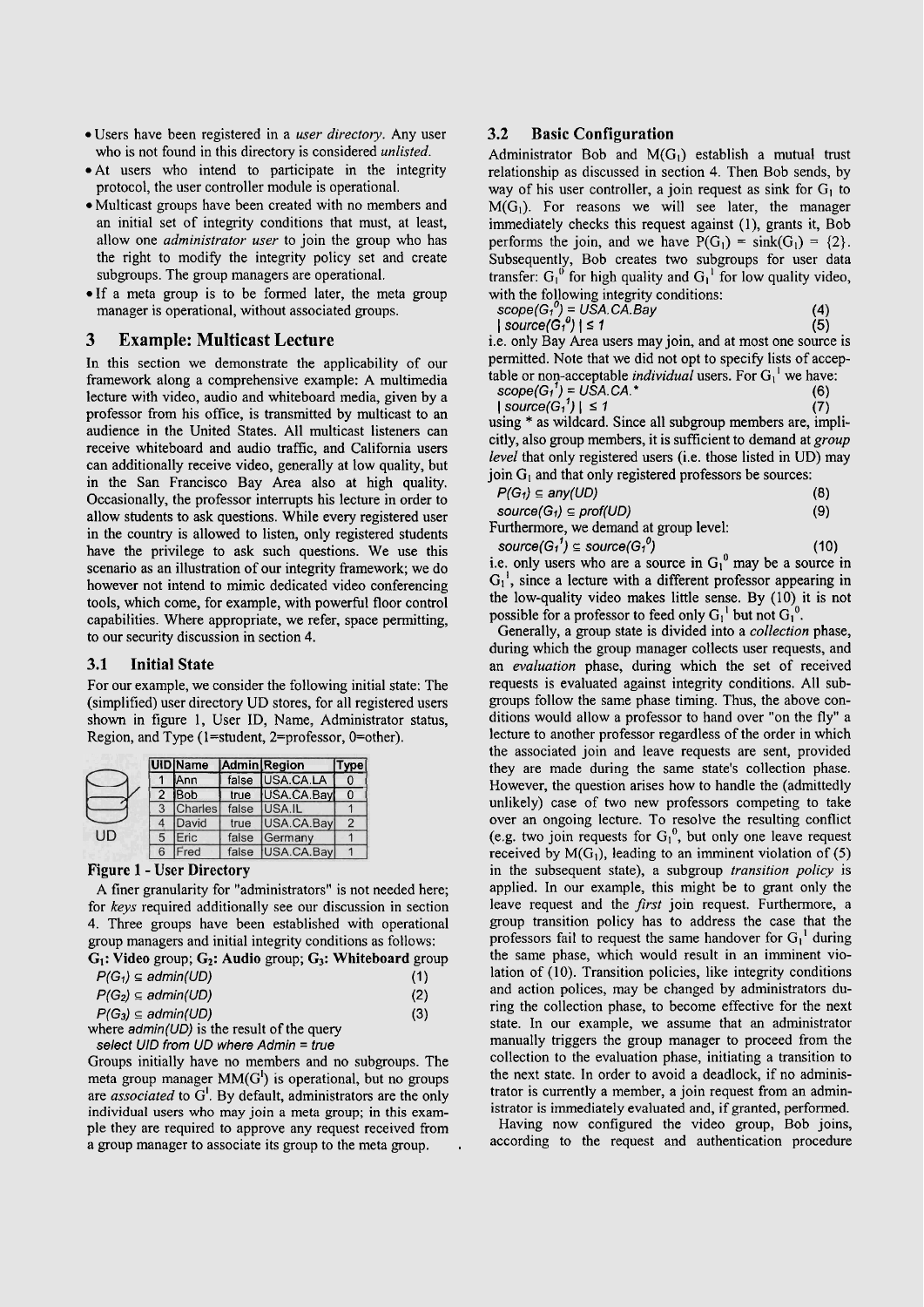outlined above, audio group  $G_2$  and whiteboard group  $G_3$ . He creates one subgroup for each,  $G_2^0$  and  $G_3^0$ , and applies:

| $scope(G_2) = USA.*$                   |  |  | (11) |
|----------------------------------------|--|--|------|
| $P(G_2) \subseteq any(UD)$             |  |  | (12) |
| source( $G_2^0$ ) $\subseteq$ prof(UD) |  |  | (13) |
| source( $G_2^0$ )   $\leq 1$           |  |  | (14) |
|                                        |  |  |      |

(noting however that we will later allow registered students to act as audio sources while asking questions) and likewise

| $scope(G_3) = USA.*$                                      | (15) |
|-----------------------------------------------------------|------|
| $P(G_3) \subseteq any(UD)$                                | (16) |
| source(G <sub>3</sub> <sup>0</sup> ) $\subseteq$ prof(UD) | (17) |
| $ source(G_3^0)  \le 1$                                   | (18) |
|                                                           |      |

Next, Bob joins G'. As an administrator member of  $G_1, G_2$ and  $G_3$ , he requests at  $MM(G<sup>1</sup>)$  (by way of the respective group managers) that  $G_1$ ,  $G_2$  and  $G_3$  be associated to  $G<sup>1</sup>$ , which is granted after his approval as G<sup>1</sup> administrator. As a  $G<sup>I</sup>$  administrator, he adds meta group integrity conditions:

| $P(G_2) = P(G_3)$ |  |  | (19) |
|-------------------|--|--|------|
|                   |  |  |      |

 $P(G_1) \subseteq P(G_2)$  (20) i.e. the membership set of the audio and the whiteboard group must be identical, and no other users than audio group members are pennitted as video group members. We do not specify any transition policies here and do not require group managers to obtain permission from MM(G<sup>'</sup>) for their operations, so no attempt is made by the meta group manager to resolve any conflicts arising from user requests (such as the failure of a user to join both  $G_2$  and  $G_3$ ). Consequently, violations of (19) or (20) may occur. Our *action policy* in this case is to perform a forced-leave for non-complying users and to notify the meta group administrator about the issue.

Finally, Bob disables (I), (2) and (3) and sends leave requests for all groups and the meta group to the respective managers. They are granted, so he performs the leaves, and the subgroups, groups and the meta group are ready for use.

#### **3.3 Membership Build-up**

User David, a professor and administrator. establishes mutual trust relationships *with* and sends join requests as source and sink *to* the respective managers for  $G_1^0$ ,  $G_1^1$ ,  $G_2^0$ and  $G_3^0$ , which are immediately evaluated, granted and performed. They result in implicit joins as source and sink to  $G_1$ ,  $G_2$  and  $G_3$ . He also joins  $G^I$  as an administrator.

During the following state, the group managers receive a number of join requests. For ease of expression, we now say that users "join" instead of "authenticate themselves and send join requests to be evaluated by the group manager upon a trigger signal by an administrator". For a list of keys to be exchanged, we refer to section 4.3.

User Fred joins as sink  $G_1^0$ ,  $G_2^0$  and  $G_3^0$ , resulting in the respective implicit group joins. User Ann performs the same joins, however, due to (4) and (6), she has to pick  $G_1^1$ rather than  $G_1^0$ . User Eric's attempt to join any subgroup is rejected by the responsible group managers because his membership would violate (4), (6), (11) and (15).

User Charles knows that he is not admissible to any video subgroup, but he is unaware of (19), so he initially joins only  $G_2^0$  (and  $G_2$ ), which M( $G_2$ ) permits since it is not in charge of evaluating  $(19)$ , and  $MM(G')$  did not require group managers to request prior permission for their operations.

Finally, user Greg, who is *unlisted*, attempts to join G<sub>2</sub><sup>0</sup>. This is rejected by  $M(G_3)$  as it would violate (16).

Just before he is ready to start his lecture, David additionally triggers  $MM(G')$  to evaluate the meta group integrity conditions. The only violation detected is Charles' failure to join both  $G_2$  and  $G_3$ , so, according to the action policy, he is removed from  $G_2$  and therefore from  $G_2^0$ . We assume that he does not make any re-join attempts.

As a result, we now have the following membership sets:  $P(G_1^{0}) = {4,6}$ ; $P(G_1^{1}) = {1,4}$ ; $P(G_2^{0}) = {1,4,6}$ ; $P(G_3^{0}) = {1,4,6}$ .

#### **3.4 Modification of the Policy Set**

The lecture multimedia data is now transmitted in the subgroups. During the Course of his lecture, David gives his students the opportunity to ask questions. For this purpose, they have to temporarily receive permission to act as sources in the audio group. Thus, David temporarily disables (13) and (14) and applies new conditions:

| source(G <sub>2</sub> <sup>0</sup> ) $\subseteq$ prof(UD) $\cup$ stud(UD) | (21) |
|---------------------------------------------------------------------------|------|
| $  source(G_2^0) \cap prof(UD)  \leq 1$                                   | (22) |
| $\mid$ source(G <sub>2</sub> <sup>0</sup> ) $\cap$ stud(UD) $\mid$ ≤ 1    | (23) |

<sup>1</sup>source(G<sub>2</sub><sup>0</sup>)  $\cap$  'source(G<sub>2</sub><sup>0</sup>)  $\cap$  stud(UD) =  $\emptyset$  (24) Now one registered student at a time can assume a source role in  $G_2^0$  and ask questions. If more than one student wants to ask a question at the Same time, we apply a simple transition policy: The first student request received by  $M(G<sub>2</sub>)$  is granted, and subsequent requests are rejected. If a student does not voluntarily give up his source role after a while, administrator David may forcefully revoke this role. *Stute transition* integrity condition (24) prevents a student ffom imrnediately grabbing the source role again after

having asked questions already in the previous state. Fred may assume a source role in  $G_2$ <sup>0</sup> and ask questions, and, since we did not prohibit this by a state transition integrity condition, even new registered students such as Charles may join  $G_2^{\circ}$  and  $G_3^{\circ}$  specifically for asking questions in  $G_2^{\circ}$ . User Ann, however, may not ask questions due to her non-student status.

At the end of the question period, David disables (21), (22), (23) and (24), re-enables (13) and (14), adds a new action policy for (13) that forcefully revokes the source role in  $G_2^0$  from any member in non-compliance, and triggers a state transition to make  $M(G_2)$  evaluate these conditions.

At the end of the lecture, David "cleans up" by reapplying (I), (2) and **(3)** and disabling all other conditions. New action policies for these initial conditions require any member in non-compliance to be forcefully removed from the respective group. Finally, David deletes all subgroups, eliminates, by way of the group managers and the meta group manager, the association of  $G_1$ ,  $G_2$  and  $G_3$  to  $G<sup>I</sup>$ , and leaves all groups and the meta group.

#### **4 Security**

An important goal of our integrity framework is to ensure that membership in multicast groups can be controlled in a deterministic fashion. As we have seen, group and meta group managers have the responsibility to perform control tasks and enforce integrity conditions. Since their job raises a number of security issues, such as the need for user authentication, we discuss in this section how we enhance our integrity framework with *security mechanisms* built upon cryptographic methods. In the following, we first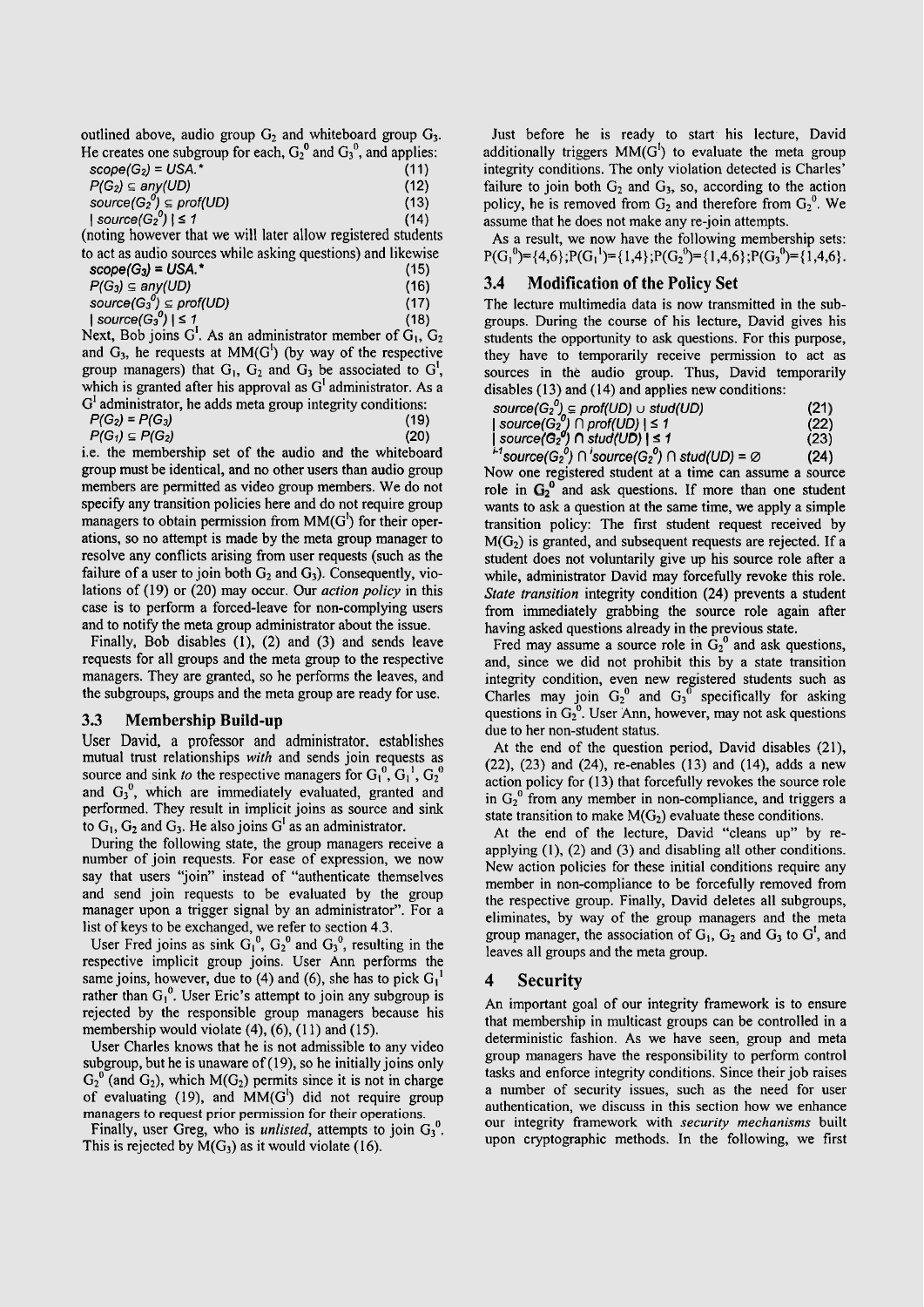show *preconditions* and analyze the *security needs* with respect to our integrity framework. Thereafter, we embody the necessary *security goals* for control and data flows. Finally, we present our approach towards security within the multimedia multicast integrity framework.

#### **4.1 Preconditions**

Since we deal with a closed administrative domain, we assume that a *Public Key Infrastructure (PKI)* is in place, which is coupled to our user directory (UD). To present a trusted concept of identification and to have a reliable starter for further cryptographic operations, we define this PKI to be reliable, keeping in mind however that real-world systems should be carefully examined in this respect [5].

Coming back to our example in section **3,** we note that the identity of group and meta group managers must be certain, so nobody risks to accept instructions from malicious managers. Thus, their digital representation must carry their identity and public key information. Certificates stored within the PM-component of our directory can achieve this. Additionally, users must be identifiable in order to allow membership in determined, i.e. *classified* groups. This is particularly true for members with special functions, such as *administrators* and *agents.* In our Scenario, all entities are part of an administrative security domain SD defined by UD and the participating group and meta group managers.

#### **4.2 Security Goals for Control and Data Plane**

We consider various attacks against the control and the data plane of our framework, including destructive attacks, intellectual property theft, identity theft, and privacy violations. The nature of the attacks varies depending on the target. We further assume that we are dealing with a strong attacker capable of canying out *passive* (e.g. eavesdropping to catch the data stream) and *active* attacks (e.g. trying to join without permission of the group manager, or inserting malicious data to jam existing multicast groups, or even tampering with entities).

Attacks against the *control plane* may include spoofing of control messages or masquerading of the group manager. Replay attacks rnay be mounted against the System. Besides the availability of the control path, confidentiality, integrity and validity of any control information transmitted should be ensured. Thus, as a countermeasure, all entities involved in the protocol exchange have to be protected since we are operating in an Open networking infrastructure.

Attacks against the *data plane* may include attacks against user data traffic and the network itself. The security goals are analogous to the ones mentioned above for the control plane. Moreover, such attacks may be targeted at the underlying infrastructure services. This includes attacking the PKI (or, in our case, the user directory), cryptanalysis of weak protocols or cryptographic mechanisms, or attacks against the network layer in general.

#### **Trust, Authenticity and Integrity**

A meta group manager has to authenticate itself to all managers of associated groups, and vice versa, building a *mutual* trust relationship. This is done on behalf of an administrator, who also has to share a mutual trust to all managers he is in charge of. Building upon these mutual

trust relationships, data integrity and confidentiality is mandatory for all control messages exchanged among the managers, and between the administrators and the managers. Furthermore, a group manager has to authenticate itself to all members of its group, while all members have to prove their authenticity to the manager during the join phase. Building upon this *muttial* trust relationship, authenticity of all control messages, as sent either by the group manager or the group members, is guaranteed. Implementation, however, may include a *session-based* concept (which brings in symmetric cryptography) for the users trusting the managers, and a *transaction based* approach (built upon asyrnmetric cryptography) for the managers trusting the users, to adjust the security related overhead to the number of expected protocol interactions. *Agents* and other members with special functions, such as *administrators,* are, under security aspects, treated like group managers, and thus a *mutual* trust has to be established by the manager with their respective controllers.

There are two different ways to ensure authenticity at the data plane: authenticity at *subgroup level* (proved by the knowledge of one shared secret) or authenticity at *member level* (*i.e.* each sender has to sign the messages using his own private key, and each receiver has to check the validity of the signature and determine if the sender is in fact a member of the subgroup). As we deal with closed groups, we regard authenticity at *subgroup level* as adequate (with the drawback that we only can determine if a message comes from *any* member of the group, but not exactly from whom).

#### **Confidentiality**

Confidentiality for control messages is mandatory and built upon the mutual trust relationships mentioned above. Analogously to authenticity at subgroup level, we regard data confidentiality at subgroup level, which means that a group manager and all members of a subgroup use a secret key *common to the subgroup* to ensure confidentiality within the subgroup. The authorization of members to participate is checked by the group manager during the join phase.

#### **Availability**

Apart from authenticity, integrity and confidentiality, our security analysis addresses *availability* issues. However, availability of the communication partner or data cannot be guaranteed in today's Open Intemet infrastnicture. Denial of service attacks like flooding may take up all bandwidth, effectively interrupting all communication - a problem which can only be resolved at the source(s) of the attack. Under these circumstances we aim at *robustness* of our integrity framework. Filtering all unencrypted messages can attain robustness against inappropriate packets from outsiders. Malicious packets from insiders (which know about the common secret) cannot be dealt with under the condition of authenticity at *subgroup* level.

#### **4.3 Resulting Architecture**

As shown in figure 2, the *control flows* for our framework form a hierarchy.  $MM(G^1)$  at the top is responsible for overall group integrity issues and by definition has the authority to control, and to take appropriate action against, any manager  $M(G_i)$  of an associated group  $G_i$  within its administrative security domain SD.  $M(G_i)$ , at the next hierarchy level,